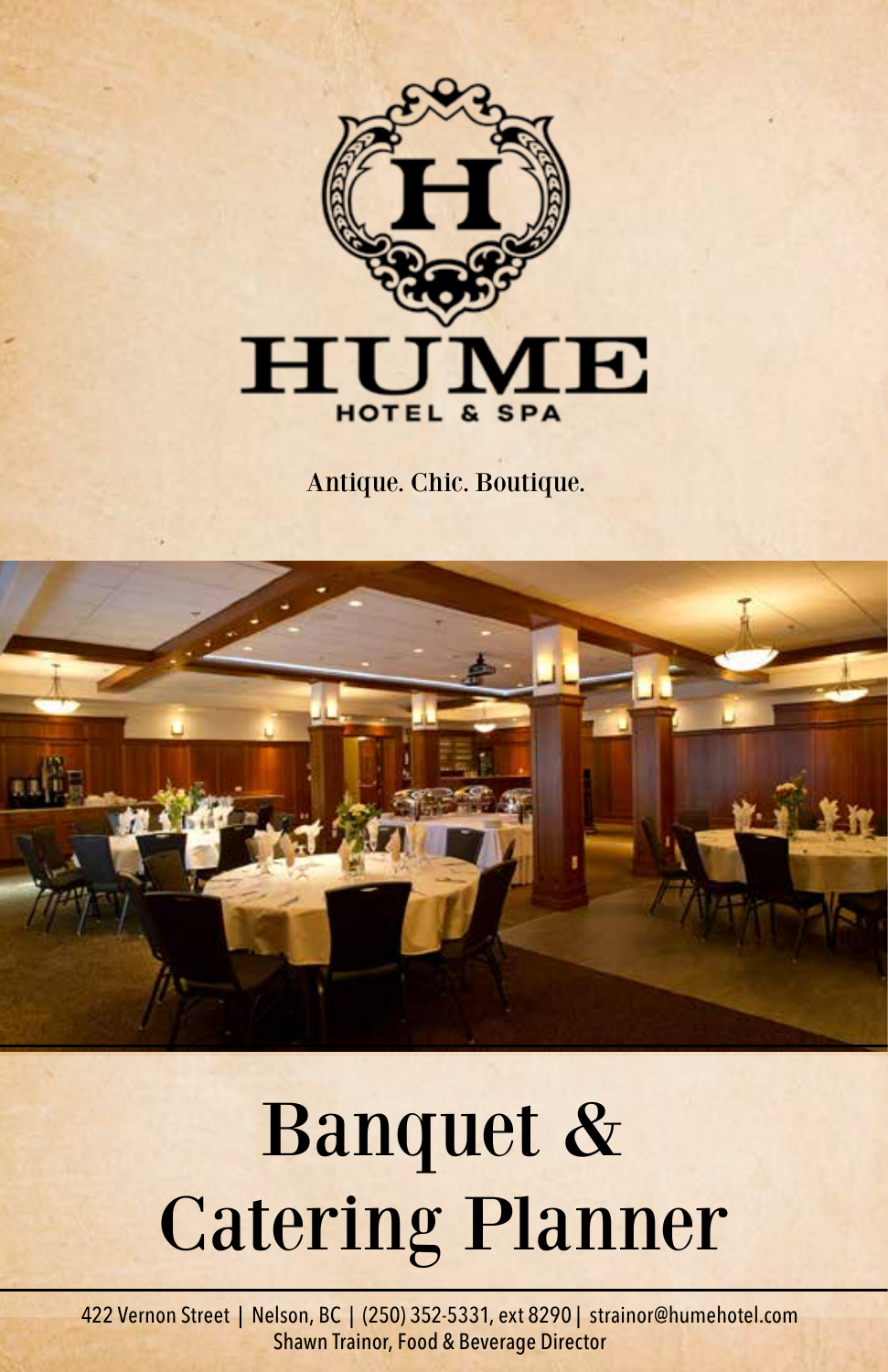# Meeting Room Rentals

# Emporium

| 420 Sq Ft - Accomodates up to 24 people. |  |
|------------------------------------------|--|
|                                          |  |
|                                          |  |

# Hume Room

1700 Sq Ft - Accommodates a reception for up to 160 and a seated dinner for up to 140 people. Includes use of microphone, ceiling mounted projectors and flat screen tv. Half Day ............................................. \$275 Full Day .............................................. \$375

# Benwell

| Accommodates a reception for up to 75    |
|------------------------------------------|
| people and a seated dinner for up to 40. |
|                                          |

# Cabaret Space

Accommodates up to 300 people for a meeting or for a private party or a seated dinner for up to 160. Extra charges may apply for an audio/visual technician. Half Day .............................................\$295 Full Day ..............................................\$395







Function room rental includes tables, chairs, linen, place settings, servers, and clean up. A Half Day is 5 hours or less. A Full Day is more than 5 hours.

# Equipment Rentals

| LCD Projector & Screen  \$60                       |  |
|----------------------------------------------------|--|
| 80" Widescreen Portable Screen \$15                |  |
|                                                    |  |
| Podium & MicrophoneNo charge with Hume Room rental |  |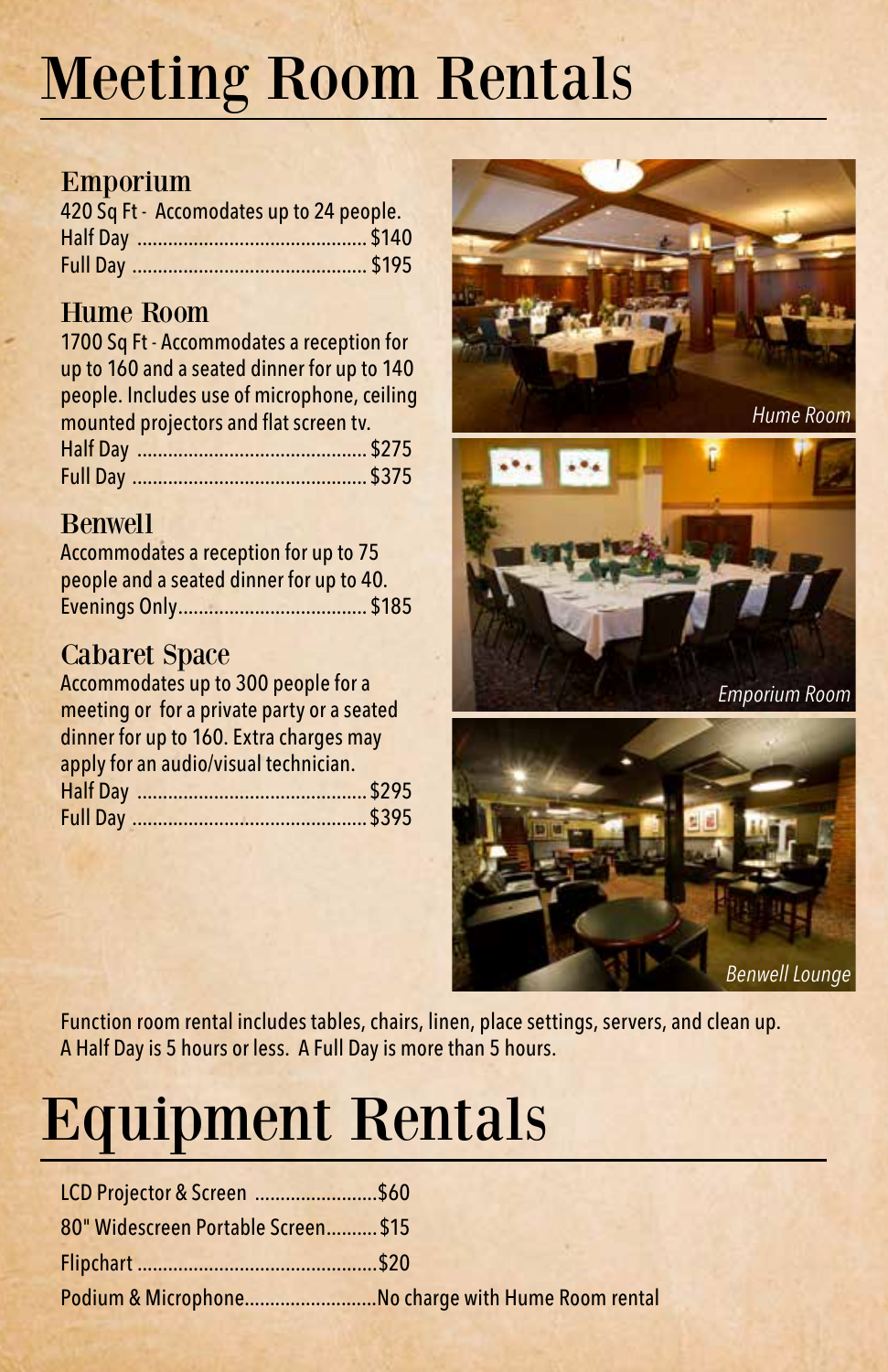# Party Supply Rentals

| 6' Rectangular Tables\$10                    |  |
|----------------------------------------------|--|
| 8' Rectangular Tables  \$11                  |  |
|                                              |  |
| <b>White Padded Resin Wedding Chairs \$5</b> |  |
| White Plastic Folding Chairs \$3             |  |
| White Linen Tablecloth \$10                  |  |
|                                              |  |
| Delivery & Pick Up in Local Area  \$200      |  |
| (Max 8 hours including set up and clean up)  |  |

# The Full Set Up

Includes full delivery AND set up in the City of Nelson of tables, chairs, tablecloths, dinner plates, side plates, napkins, cutlery, water glasses and wine glasses

\$300 + \$16 per person if we are providing food

\$300 + \$20 per person if we are NOT providing food

Rentals are for a 48 hour period with set up fee subject to 18% gratuity

# Meeting Enhancements

| Coffee/Tea (per person)  \$31/2               |
|-----------------------------------------------|
|                                               |
|                                               |
| Muffins, Danishes, Cookies (per person). \$6  |
| Assorted Squares (2 per person)  \$4          |
|                                               |
| Premium Highballs  \$6.55                     |
| Bottled Beer (Domestic)  \$5.85               |
| Bottled Import Beer, Cider & Coolers. \$6.55  |
| <b>Jackson Triggs Cabernet or Chardonnay:</b> |
| Glass \$6.95   1 Litre Carafes \$39.15        |
| <b>Bottled Wine  Please See Our Wine List</b> |
| Corkage Fee - \$25 per bottle                 |

# Sweet

| House Baked Cookies \$4 pp            |  |
|---------------------------------------|--|
| House Baked Muffins & Danishes \$4 pp |  |
| Assorted Dessert Squares\$4 pp        |  |
| Lemon Poppy Seed Zucchini Loaf  \$13  |  |
| Chia Seed Banana Bread  \$13          |  |

# **Savory**

Tortilla Chips w/ Salsa & Sour Cream ...\$5pp Vegetable Crudité................................\$6pp Red Pepper Hummus | Buttermilk Ranch Dip

Antipasto Platter..................................\$8pp Marinated Vegetables | Olives | Domestic & Imported Cheeses | Italian Cured Meats | Crackers | Baguette

| <b>Finger Sandwich Quarters</b>                              |  |
|--------------------------------------------------------------|--|
| <b>Assorted Meat &amp; Vegetarian Sandwiches &amp; Wraps</b> |  |
|                                                              |  |
|                                                              |  |
|                                                              |  |
|                                                              |  |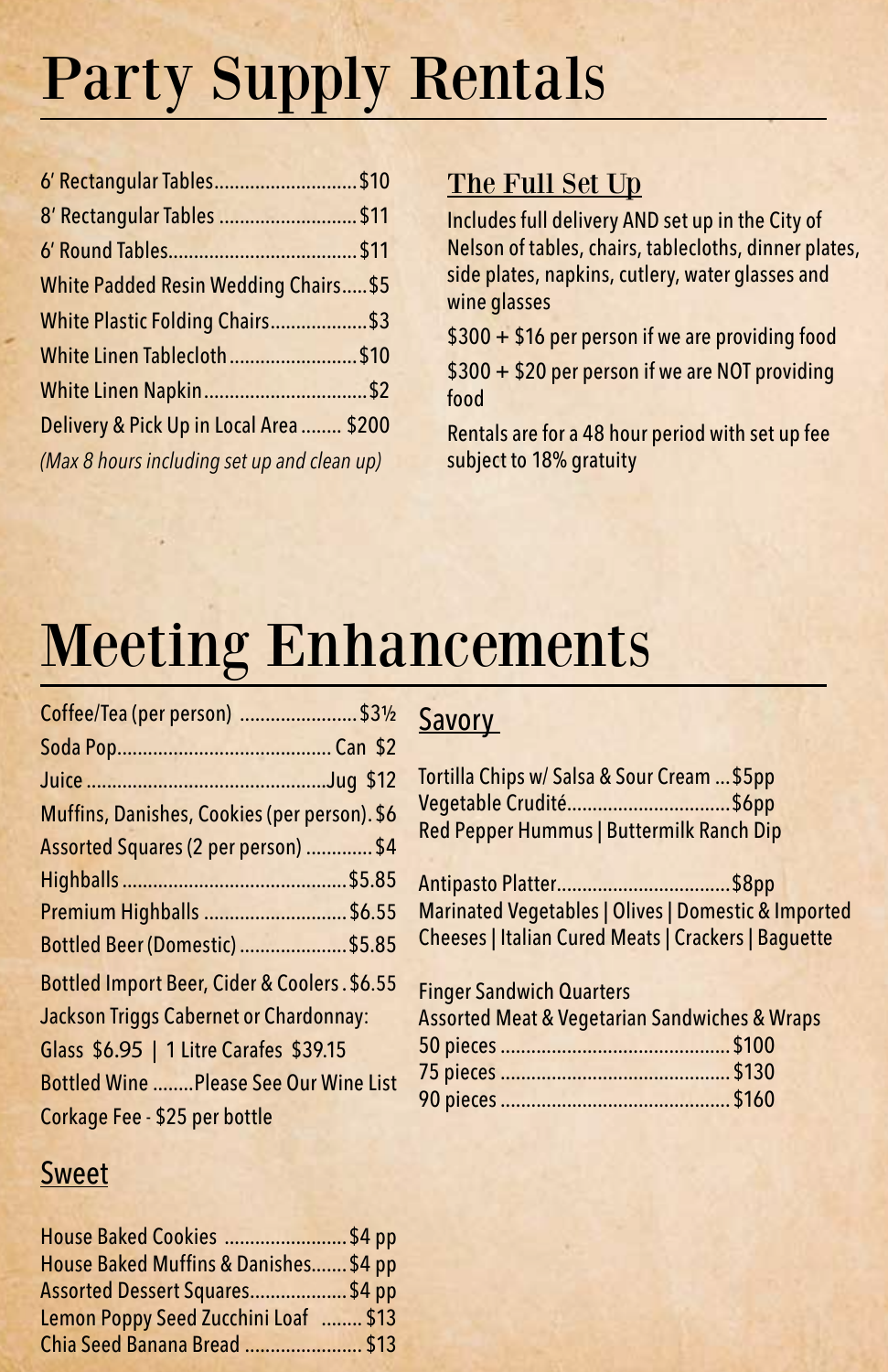# Buffet Breakfasts

 *Until 11am Minimum of 15* 

The General Store

Scrambled Eggs | Bacon | Sausages Hashbrowns | Toast & Preserves \$21

# The Heritage

Scrambled Eggs | Bacon | Sausages Hashbrowns | Fresh Fruit Tray | Muffins Toast & Preserves \$23

# Buffet Lunches

 *11am-3pm Minimum of 25* 

# Soup & Sandwich

Tossed Greens with Sunflower Seeds, Dried Fruit & Balsamic Dressing | Vegan Coconut Mushroom OR Roasted Garlic & Tomato Basil Soup | Assorted Meat & Vegetarian Sandwiches & Wraps | Dessert Squares \$23

# Build-Your-Own Sandwich Buffet

Tossed Greens with Sunflower Seeds, Dried Fruit & Balsamic Dressing | Vegan Coconut Mushroom OR Roasted Garlic & Tomato Basil Soup | Variety of Sliced Cheeses | Selection of Roasted Meats & Cold Cuts | Garnish of Sliced Tomato, Shredded Lettuce, Red Onion, Pickles, Mustard & Mayo | Assorted Breads & Wraps | Dessert Squares \$23 *Vegetarian and Gluten Free Options Available Upon Request*

## Roast Chicken Buffet

Fresh Dinner Rolls | | Tossed Greens with Sunflower Seeds, Dried Fruit & Balsamic Dressing | Rosemary Tossed Potatoes | Pan Roasted Herb Chicken | Dessert Squares \$26

# Fish & Chips Buffet

*\*All Buffets include tea and coffee.*

The Continental

The Healthy Start

Assorted House Baked Muffins | Danishes Croissants & Preserves | Fruit Salad \$18

Artisan Granola | Yogurt | Fruit Salad | Hard Boiled Eggs | House Baked Muffins \$19

Tossed Greens with Sunflower Seeds, Dried Fruit & Balsamic Dressing | NBC Ale Battered Pacific Cod | Creamy Cabbage & Apple Coleslaw | House Cut Fries | Dessert Squares \$25

## Italian Buffet

Dinner Rolls | Tossed Greens w/Sunflower Seeds, Dried Fruit & Balsamic Dressing Spaghetti with Bolognese | Homemade Meatballs OR Baked Chicken Dessert Squares \$25

## Mexican Buffet

Crispy Tortillas & Fresh Salsa | Wild Rice, Bean, & Corn Salad with Jalapeno Lime Vinaigrette Fresh Ground Beef Enchiladas | Black Bean, Bell Pepper & Cheese Quesadillas Dessert Squares \$23

## Turkey Buffet

Fresh Baked Dinner Rolls | Tossed Greens with Sunflower Seeds, Dried Fruit & Balsamic Dressing | Savory Stuffing | Mashed Potatoes with Gravy | Harvest Vegetables Dessert Squares \$26

*\*All Lunch Buffets include tea and coffee. Prices do not include tax or gratuity.*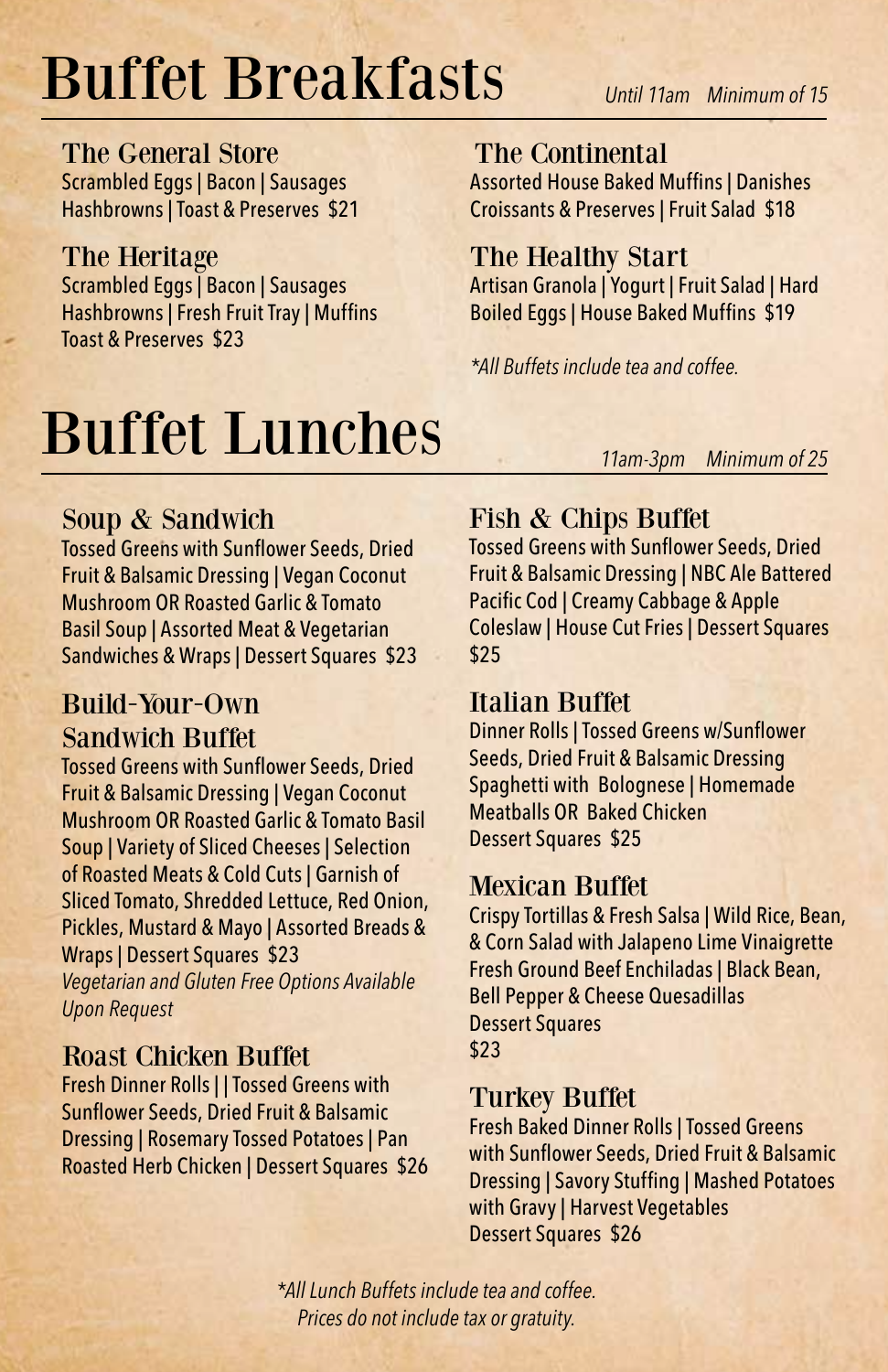# Plated Dinners

# Option 1

Your Choice of Starter

- ◊ Tossed Greens | Sunflower Seeds Dried Fruit | Balsamic Dressing
- ◊ Caesar Salad | Crisp Romaine | Fried Capers House Made Croutons | Shaved Parmesan Hume's Dressing
- ◊ Chef's Daily Soup Creation

## Your Choice of Entrée

- ◊ Grilled Certified Angus New York Striploin Roasted Basil & Rosemary Potatoes Harvest Veg Medley
- ◊ Grilled Wild BC Salmon | Caper Berry Tomato & Avocado Salsa | Sweet Potato & Kale Latke Harvest Veg Medley
- ◊ Herb Roasted Chicken | Marsala Mushroom Sauce | Roasted Basil & Rosemary Potatoes Harvest Vegetable Medley
- ◊ Marinated Tofu & Ratatouille Stuffed Squash Harvest Vegetable Medley

## Your Choice of Homemade Dessert

- ◊ White Chocolate Cheesecake | Seasonal Berry Compote | Graham Wafer Crust
- ◊ Dark Chocolate Mousse | Rich Chocolate Fresh Whipped Cream | Mint

## Coffee & Tea service included

# \$46

#### *3pm-9pm Groups of 12-25*

# Option 2

#### Your Choice of Starter

- ◊ Black Truffle Sacchetti | Garlic Cream Sauce Mushrooms | Crispy Sage
- ◊ Caesar Salad | Crisp Romaine | Fried Capers | House Made Croutons Shaved Parmesan | Hume's Dressing
- ◊ The Hume's Famous Borscht

Your Choice of Starter

- ◊ Grilled 6oz Certified Angus Tenderloin Roasted Basil & Rosemary Potatoes Harvest Vegetable Medley
- ◊ Seared Halibut with Mango Fennel Slaw Sweet Potato & Kale Latke Lemon Garlic Broccolini
- ◊ Chicken Cordon Bleu | Mushroom Cream Roasted Basil & Rosemary Potatoes Harvest Vegetable Medley
- ◊ Halloumi Latke Stack | Sweet Potato | Kale Green Onions | Carrots | Seared Halloumi Cheese | Chive Oil | Fresh Greens | Harissa

#### Your Choice of Dessert

- ◊ Turtle Cheesecake | Caramel Pecans | Oreo Crust
- ◊ Crème Brule | Vanilla Bean Creamy Custard
- ◊ Cashew Crème Custard Burnt Miso | Almond Milk Dark Chocolate | Himalayan Salt

## Coffee & Tea service included

\$56

*Prices do not include tax or gratuity.*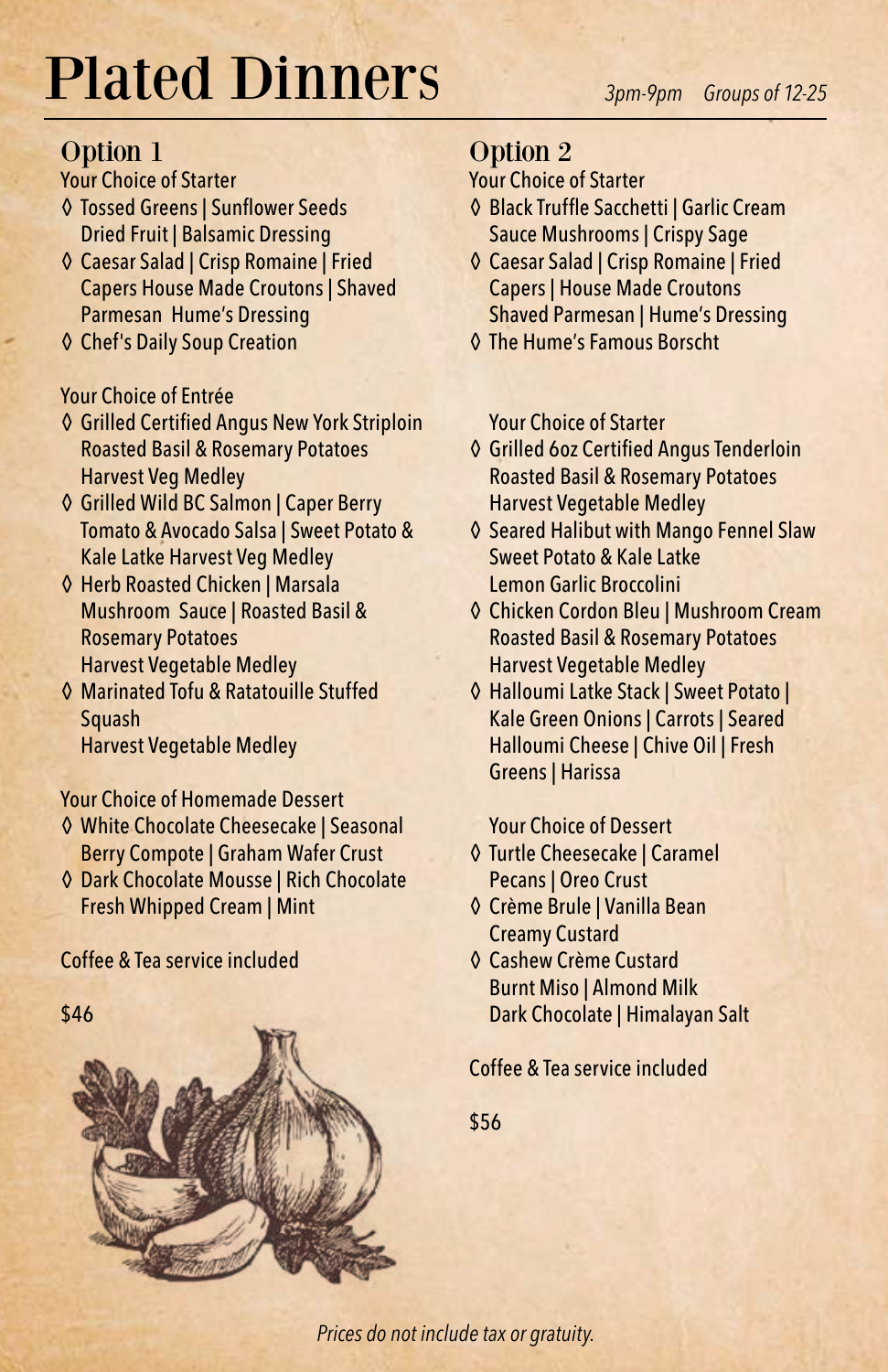# Chef-Attended BBQ Station

Leave the cooking and cleaning to us. 6' BBQ with Chef \$250

 *Minimum 25 People*

## The Casual BBQ

Gathered Wild Greens | Sunflower Seeds Dried Fruit | Balsamic Vinaigrette Scrambled

Campfire Vegetables

Basil & Oregano Roasted Potatoes

Hormone-Free Creston Grass Beef Burger | Brioche Bun **OR** Service Service Service Service Service Service Service Service Service Service Service Service Service Service Service Service Service Service Service Service Service Service Service Service Service Service Service S Rice, Mushroom & Oat Veggie Burger | Brioche Bun

Mustards | Mayonnaise | Aioli | Lettuce | Tomatoes | Red Onions Garlic Pickles | Assorted Cheese Slices

Add Gournet Pork Bratwurst & Pretzel Buns \$4 per person

\$26

Premium BBQ Caesar Salad | Housemade Croutons | Fried Capers | Hume Dressing

Corn on the Cob | Chili Lime Zest Rub OR Truffle & Sea Salt Basil & Oregano Roasted Potatoes

Choose 2 6oz New York Striploin Grilled Marinated Chicken Breast Chili Cumin Rubbed BC Salmon Marinated Tofu & Ratatouille Stuffed Squash

White Chocolate Cheesecake



\$46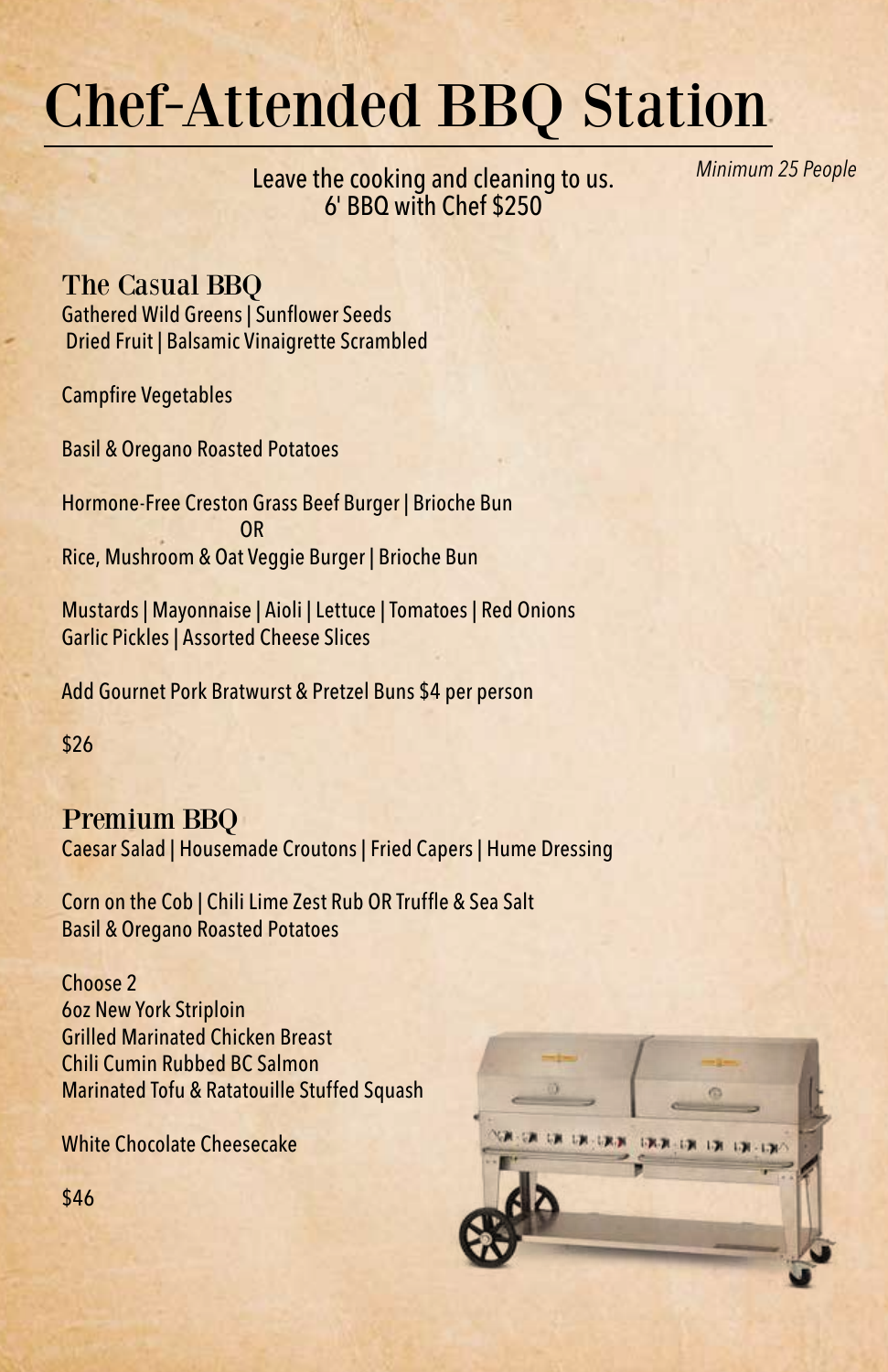# Buffet Dinners

# The Italian Buffet

Garlic Bread | Classic Caesar Salad | Roasted Basil & Oregano Potatoes | Homemade Meatballs | Italian Herb Marinated Chicken

Please Choose Pasta

- ◊ Spaghetti
- ◊ Spinach Fettucine
- ◊ Penne
- ◊ Gluten Free Option (add \$1)

Please Choose One Sauce

- ◊ Traditional Bolognese
- ◊ Roasted Garlic Alfredo (V)
- ◊ Primavera Sauce (V)

Please Choose One Dessert ◊ Oso Negro Tiramisu ◊ Assorted Dessert Squares

#### Includes Coffee & Tea

\$34



Please Choose Two Salads

- ◊ Gathered Wild Greens | Sunflower Seeds Dried Fruit | Balsamic Vinaigrette
- ◊ Sweet Potato & Kale Salad | Lemon Tahini
- ◊ Roasted Beet & Spinach Salad | Walnuts Feta | Fresh Mint
- ◊ Fusilli Pasta Salad | Artichokes Sundried Tomatoes

#### Please Choose One Starch

- ◊ Roasted Basil & Oregano Potatoes
- ◊ Garlic Buttermilk Mashed Potatoes w/ Gravy Vegetarian Shitake Miso Gravy Add \$1 pp

#### Please Choose One Entrée

- ◊ Chef Attended AAA Alberta Roast Beef Carving Station Add \$2 pp
- ◊ Roasted Rosemary Chicken
- ◊ Honey Dijon Glazed Ham | Dijon Mustard
- ◊ Whole Roasted Turkey | Savory Stuffing Cranberry Jam

#### All Desserts Included

- ◊ White Chocolate Cheesecake
- ◊ Chocolate Mousse
- ◊ Assorted Dessert Squares

#### Buffet Also Includes

◊ Fresh Dinner Rolls | Harvest Vegetable Medley | Wild Rice Pilaf | Coffee & Tea

Includes Coffee & Tea

\$38

*Prices do not include tax or gratuity.*

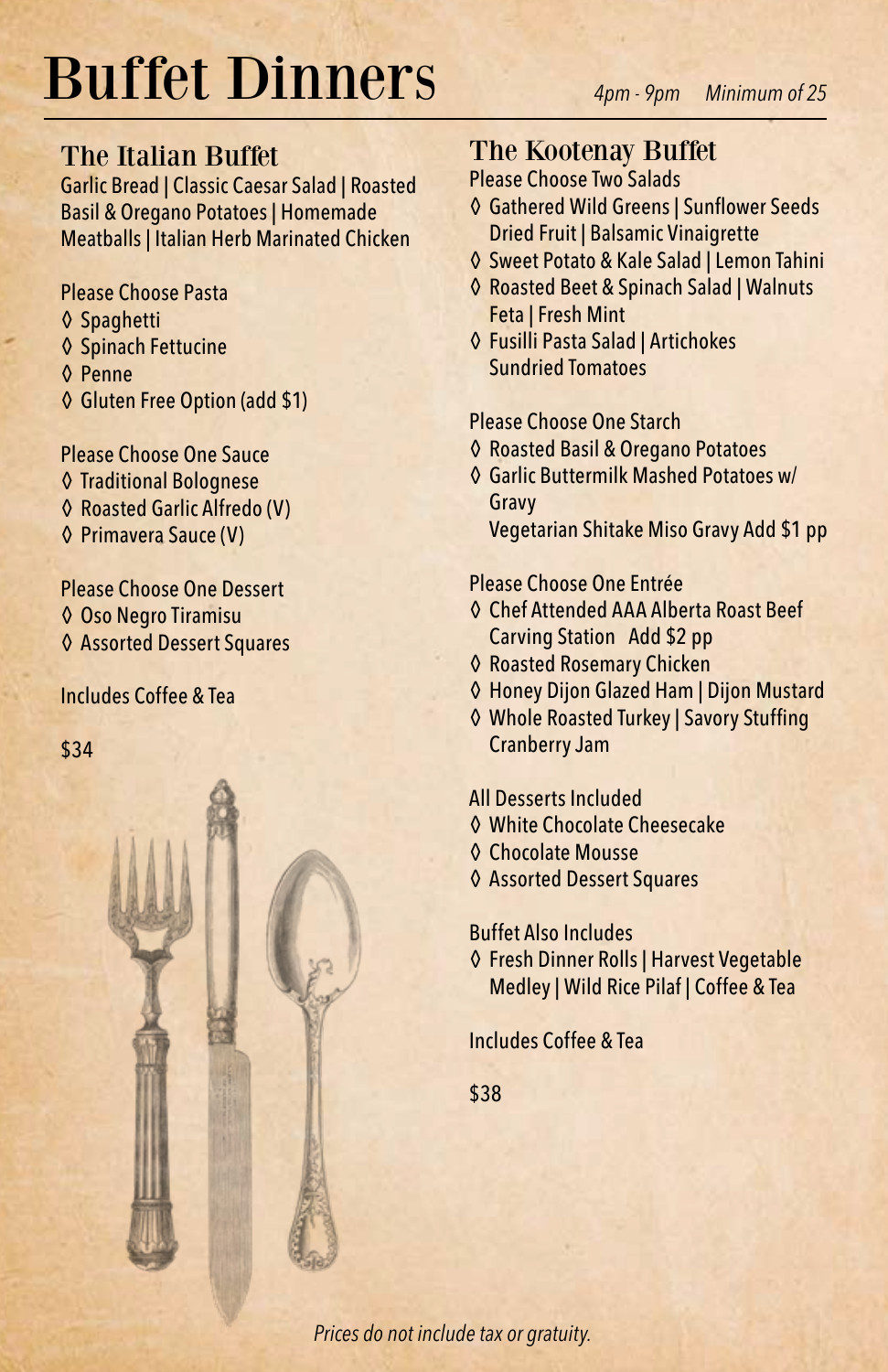# Buffet Dinners

# The Selkirk Buffet

Please Choose Two Salads

- ◊ Gathered Wild Greens | Sunflower Seeds Dried Fruit | Balsamic Vinaigrette
- ◊ Roasted Corn & Edamame Salad | Quinoa Lemon Tahini Dressing
- ◊ Caesar Salad | Crisp Romaine | Fried Capers House Made Croutons Shaved Parmesan Hume's Dressing
- ◊ Roasted Beet and Spinach Salad Walnuts | Feta | Fresh Mint

## Please Choose One Starch

- ◊ Roasted Basil & Oregano Potatoes
- ◊ Buttermilk Roasted Garlic Mashed Potatoes & Gravy (Vegetarian Shitake Miso Gravy \$1)
- ◊ Yukon Gold Scalloped Potatoes

## Please Choose Two Entrees

- ◊ Lemon Herb Grilled Chicken Breast
- ◊ AAA Alberta Prime Rib Carving Station
- ◊ Baked Wild BC Salmon White Wine | Lemon Caper Sauce
- ◊ Pork Tenderloin Medallions Caramelized Bourbon Apples
- ◊ Marinated Tofu & Ratatouille Stuffed Squash
- ◊ Whole Roasted Turkey Savory Stuffing | Cranberry Jam

## All Desserts Included

- ◊ White Chocolate Cheesecake
- ◊ Crème Brûlée
- ◊ Assorted Dessert Squares

## Buffet Also Includes

◊ Fresh Dinner Rolls | Harvest Vegetable Medley | Wild Rice Pilaf Coffee & Tea

# The Heritage Buffet

Please Choose Two Salads

- ◊ Gathered Wild Greens | Sunflower Seeds Dried Fruit | Balsamic Vinaigrette
- ◊ Curried Cauliflower Salad | Golden Raisins Julienned Carrots | Tahini Roasted Chickpeas Green Beans | Lemon Tahini Dressing
- ◊ Caesar Salad | Crisp Romaine | Fried Capers House Made Croutons
- ◊ Roasted Beet and Spinach Salad | Walnuts | Feta
- ◊ Fusilli Pasta Salad | Artichokes | Sundried Tomatoes

#### Please Choose One Starch

- ◊ Roasted Basil & Oregano Potatoes
- ◊ Buttermilk Roasted Garlic Mashed Potatoes & Gravy (Vegetarian Shitake Miso Gravy \$1)
- ◊ Yukon Gold Scalloped Potatoes
- ◊ Wild Rice Pilaf

#### Please Choose Two Entrees

- ◊ Certified Angus NY Strip Carving Station Jack's Peppercorn Glaze
- ◊ Pan-Seared Halibut with Mango Fennel Slaw
- ◊ Slow Roasted Leg of Lamb | Dijon Rosemary Demi
- ◊ Roast Pork Tenderloin Medallions Caramelized Bourbon Apples
- ◊ Grilled Chicken Breast | Marsala Mushroom Sauce
- ◊ Duck Breast | Bing Cherry Port Reduction

## All Desserts Included

- ◊ Turtle Cheesecake
- ◊ Crème Brûlée
- ◊ Assorted Dessert Squares

#### Buffet Also Includes

Antipasto Platter | Marinated Vegetables & Olives Domestic and Imported Cheese | Cured Italian Meats | Crackers | Fresh Dinner Rolls | Honey & Dill Tossed Baby Carrots and Brussels Sprouts Coffee & Tea

## \$48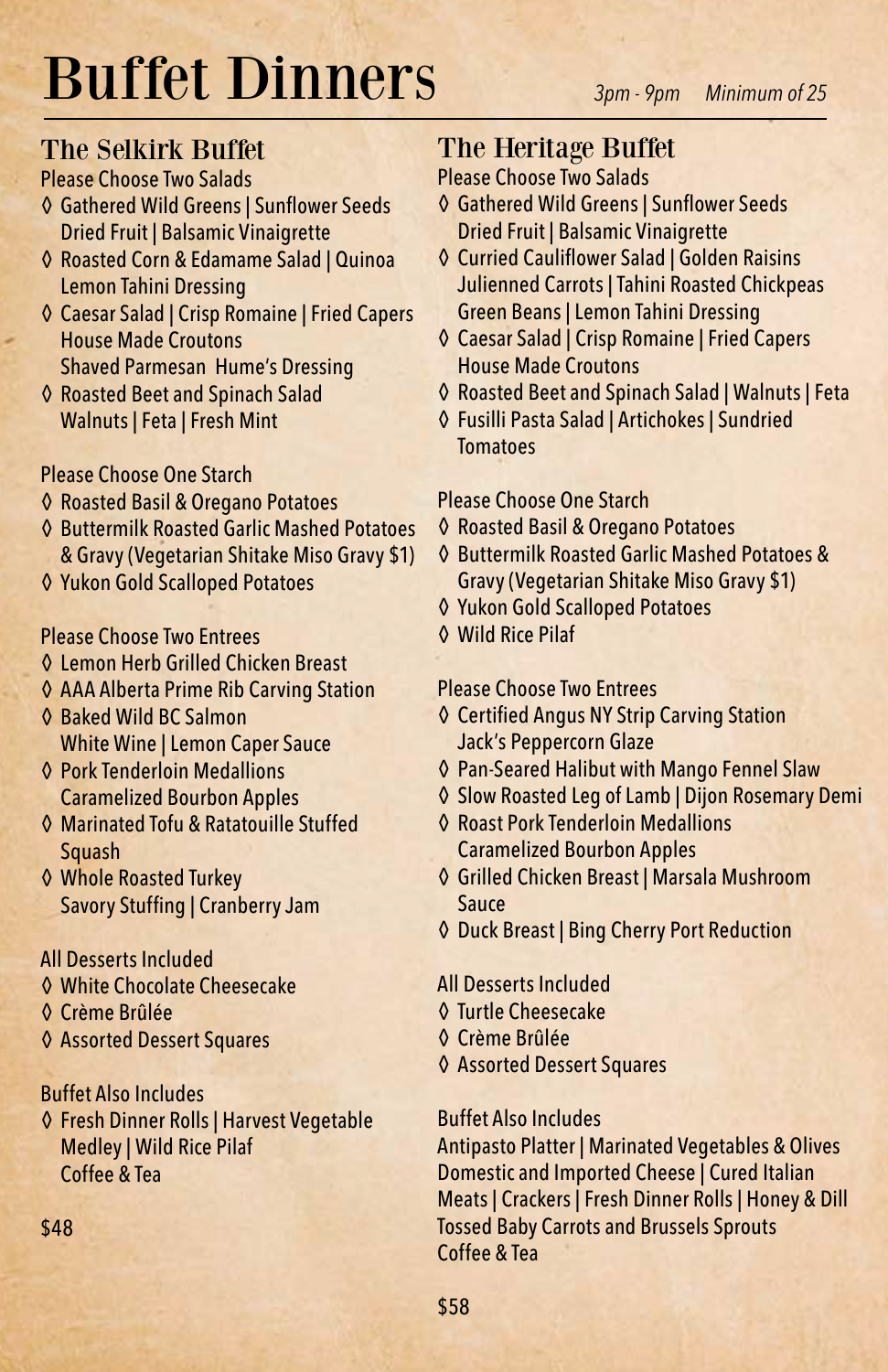# Vegetarian Canapés *Min 12 pieces or people per order*

*A canape is a small, decorative food held in the fingers and often eaten in one or two bites.*

Truffle Mac n' Cheese Balls Pasta Shells | Truffle Oil | Aged Cheddar Panko Breading \$5.50 pp (3 per person)

Polenta Cake Canapés Choose Between: Double Cream Brie & Mustard Marinated Melon

Goat Cheese Mousse & Rhubarb Chutney Seared Feta Cheese & Olive Tapenade \$5.50 pp (3 per person)

Tomato Tartare Cones Tomato & Garlic | Crème Fraiche | Micro Greens Wonton Cones \$60 per twenty

Vietnamese Salad Rolls Vermicelli | Julienned Carrots & Cucumber Sprouts | Marinated Tofu Daikon | Spicy Peanut Dipping Sauce \$2.25 each

Individual Caprese Salads Cherry Tomato | Bocconcini Cheese | Fresh Basil Balsamic Drizzle | Parmesan Crisp \$3 each

Mini Halloumi Latke Stacks Carrot & Kale Latke | Seared Halloumi Cheese Micro Greens | Chive Oil \$3 each

Kimchi Fried Rice Balls Kimchi Spiced Rice | Mushrooms | Mozzarella Coconut Flakes | Wasabi Mango Dip \$5.50 pp (3 per person)

Mini Spring Rolls Vegetarian Rolls | Sambal & Plum Dips \$3.50 pp (3 per person)

Veggie Samosas Potato | Pea | Spinach | Golden Pastry \$3.50 pp (3 per person)







**Mini Caprese Salada**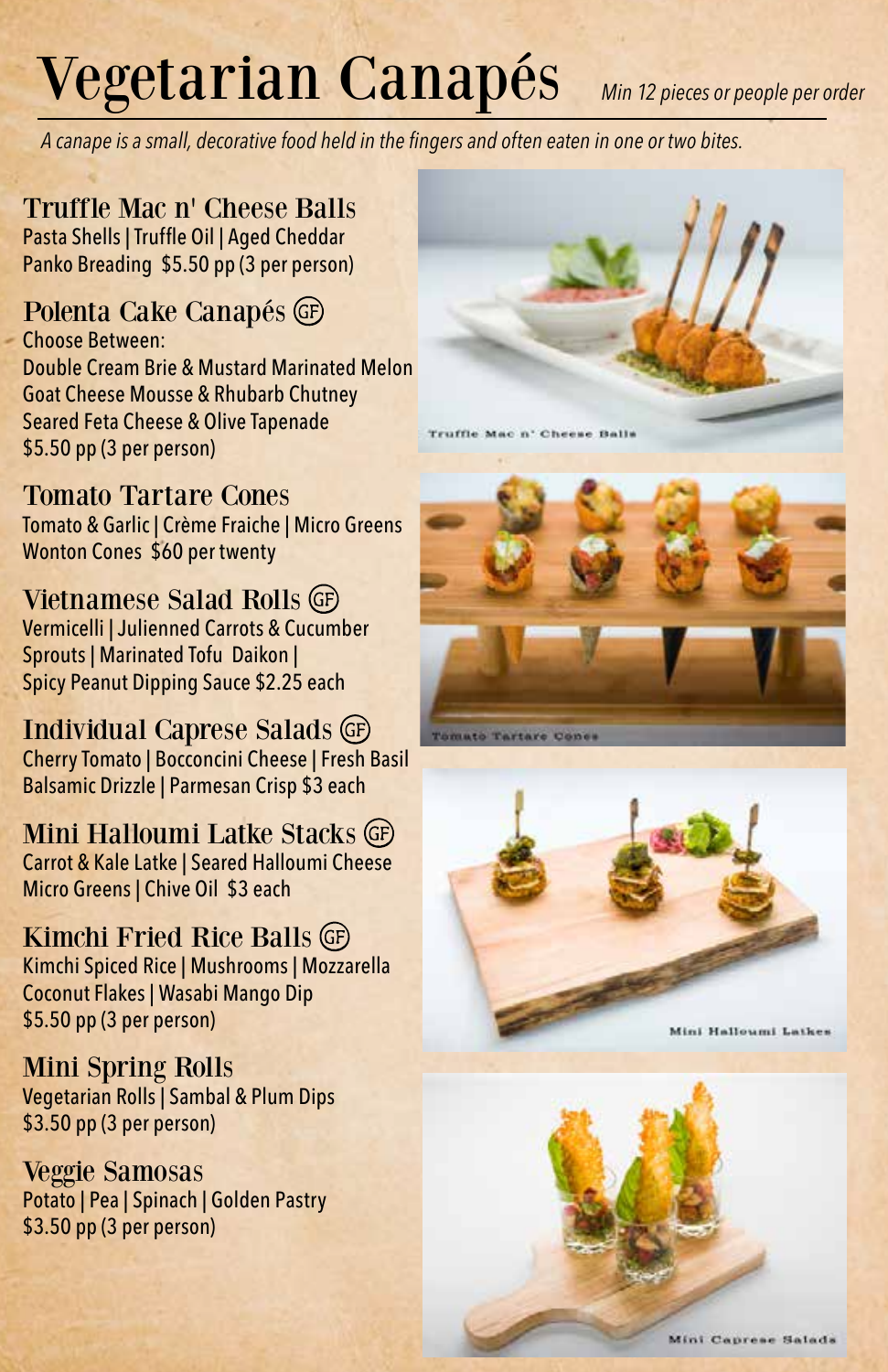# Poultry & Beef Canapés *Minimum 12 pieces or*

Chicken Wings Cajun | Teriyaki | Honey Garlic | BBQ \$4.25 pp (3 per person)

Jerk Chicken & Mango Slaw Sliders Spicy Caribbean Dry Rub | Mango Fennel Slaw Pretzel Bun \$4.25 each

Chicken & Waffle Sliders Buttermilk Chicken | Spring Mix Greens Syrup | Crème Fraîche \$4.25 each

Harissa Chicken Skewers Mint Yogurt Dipping Sauce | Lime Wedge Cilantro \$4 each

Curried Chicken Waldorf Salad Cones Celery | Gala Apple | Dried Cranberries Chopped Walnuts | Golden Raisins

\$60 per twenty

Peppered Duck Breast GF Mustard Marinated Melon | Blinis or Crostini Sweet Potato Chip \$6.50 pp (2 per person)

# Bourbon Meatballs

Smokey Bourbon Glaze | Sesame Seeds Scallions \$4.25 pp (3 per person)

# Mini Steak Sandwiches

Medium Rare Grilled Flank Steak | Chimichurri Sauce | Crispy Shallots | Crème Fraiche | Garlic Foccaccia Points \$4 each

Mini Cubano Sliders

Mojo Marinated Pork | Dijon Mustard | Sliced Honey Ham | Swiss Cheese | Garlic Pickles Hot Pressed Focaccia \$4 each

Prosciutto & Goat Cheese Crostini Cured Prosciutto | Strawberry Jam Chevre Noir \$5 pp (2 per person)



Chicken & Waffles

Chicken Waldorf Cones

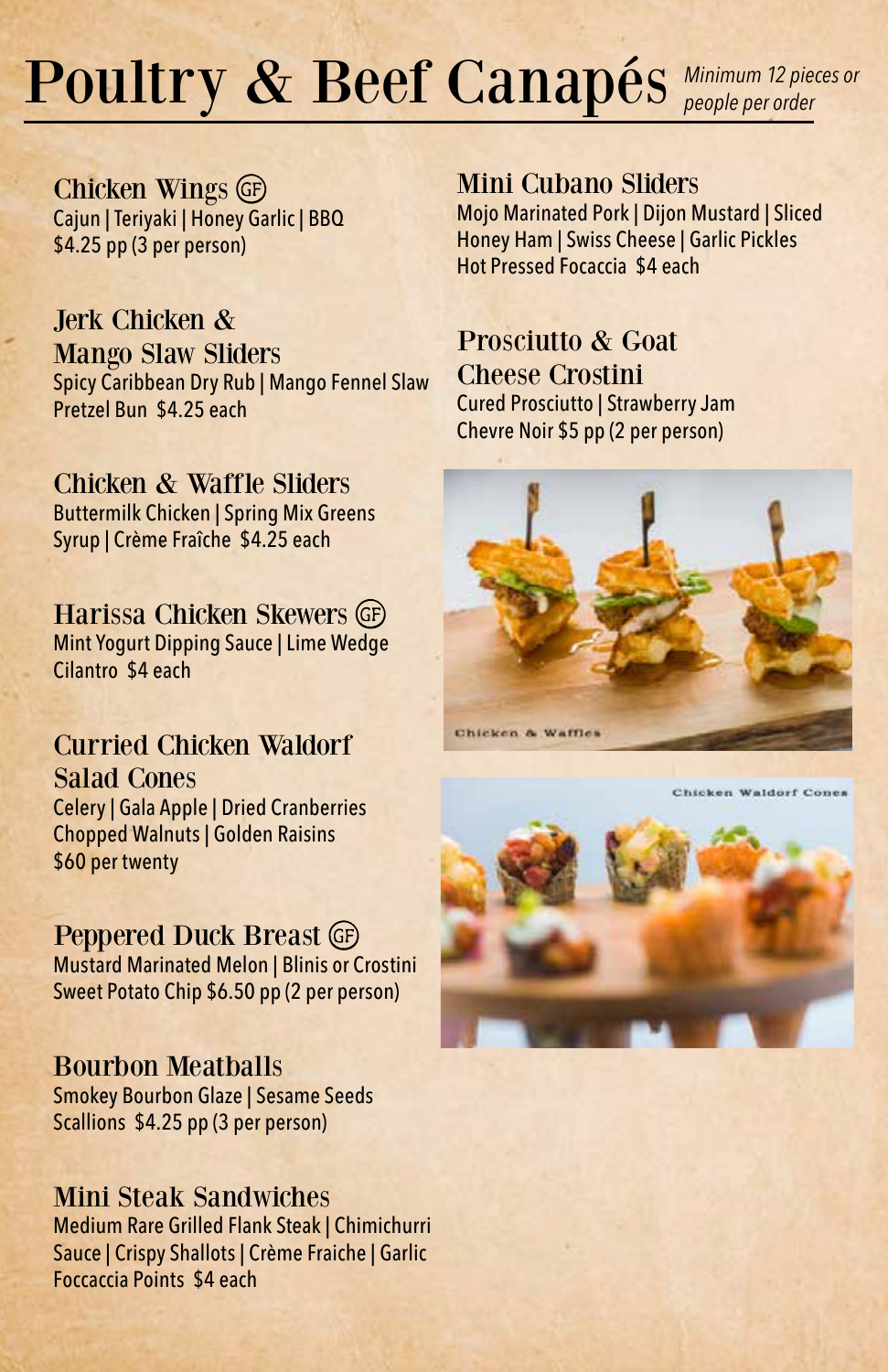# Seafood Canapés

*Minimum 12 pieces or people per order*

Stuffed Mushroom Caps Rock Crab | Cream Cheese Chives | Parmesan \$6 pp (3 per person)

Prosciutto Wrapped Scallops **G** BC Scallops | Smoked Prosciutto \$8 pp (2 per person)

Smoked Salmon Blinis GF Chickpea Blinis | Creme Fraîche | Capers Smoked Salmon | Chives \$6 pp (3 per person)

Grilled Shrimp Cocktail Shooters GF Seasoned Grilled Shrimp | Rice Cracker Tomato Horseradish Shooter \$3 each

Tuna Tartare Cones Diced Albacore Tuna | Miso Nori Cone Bonito Flakes \$65 per twenty







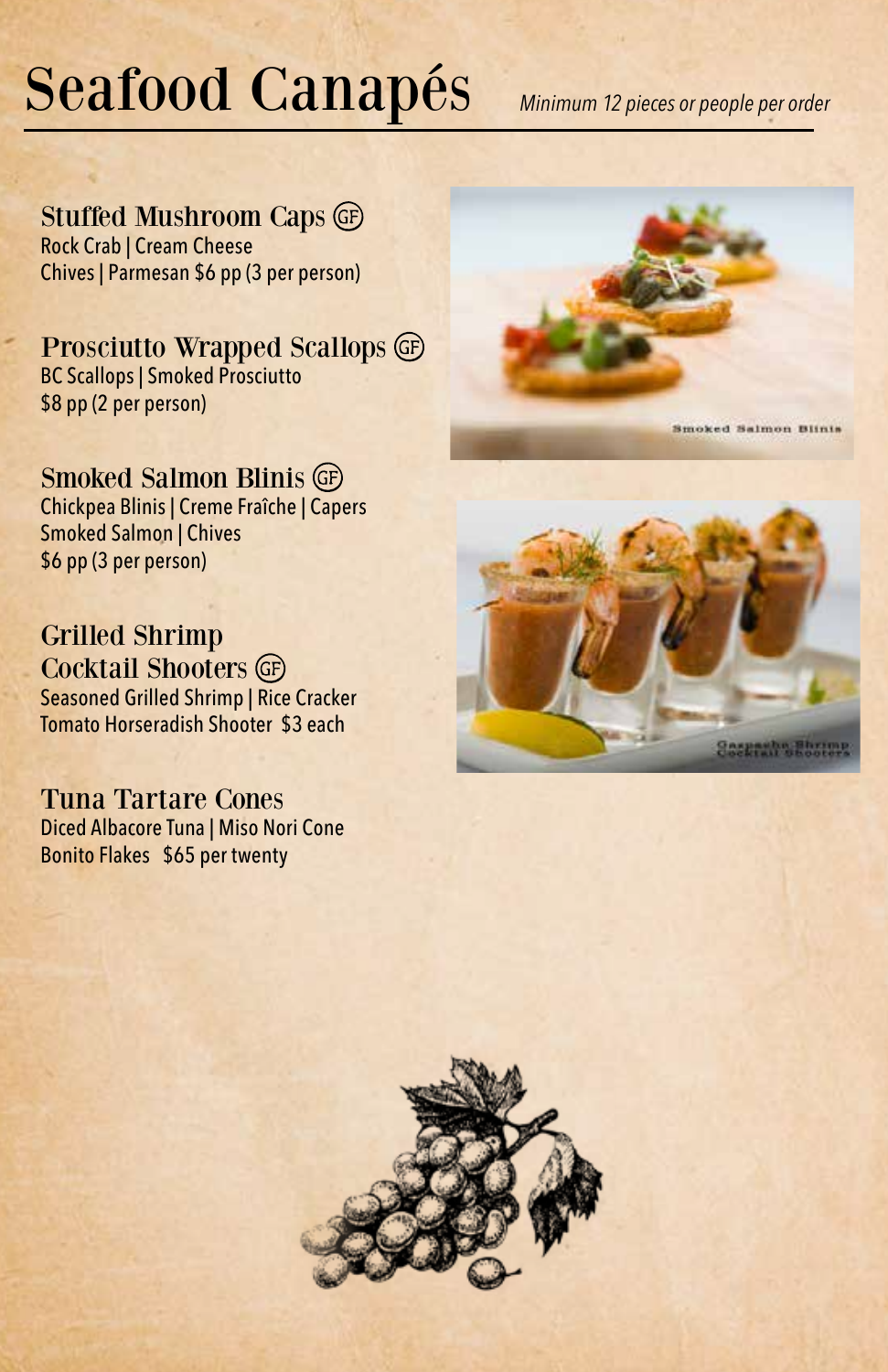# Trays & Platters *Great for 20 or more people*

# Edamame Wasabi Hummus OR

Roasted Red Pepper Hummus Garnish w/ Black Sesame Seeds, Olive Oil & Paprika Grilled Pita Bread & Fresh Housemade Tortillas \$75

#### Kalamata & Caper Tapenade Grilled Pita Bread & Fresh Housemade Tortillas

\$75

## Baron of Beef

Thinly Sliced Roast Beef | Sub Buns Horseradish | Au Jus \$19 per person Add Salads: See Pricing Below

Italian Lasagna Pan Meat or Vegetarian (Serves 16) \$165

#### Cabbage Roll Pan A Hume Hotel Classic (Serves 16) \$165 Meat or Vegetarian

#### Hume Signature Salads Medium (Serves 15) \$70 Large (Serves 25) \$110

- Gathered Wild Greens | Sunflower Seeds | Dried Fruit | Balsamic Vinaigrette - Roasted Corn & Edamame Salad | Quinoa Lemon Tahini Dressing - Caesar Salad | Housemade Croutons Fried Capers | House Dressing - Roasted Beet & Spinach Salad | Walnuts Mint | Feta - Fusilli Pasta Salad | Artichokes Sundried Tomatoes

# Finger Sandwich Quarters

Assorted Variety of Meat and Vegetarian Sandwiches and Wraps 50 Pieces \$100 75 Pieces \$130 90 Pieces \$160

# Vegitable Cruidité Platter

Buttermilk Ranch OR Hummus Dip \$6 pp Minimum 20 people

# Fresh-Cut Fruit Tray

\$6 pp Minimum 20 people

## Antipasto Platter

Marinated Vegetables | Olives | Domestic & Imported Cheeses | Italian Cured Meats Artisanal Crackers | French Bread \$8 pp Minimum 20 people

# Hospitality Tray

Pretzels | Peanuts | Potato Chips | Tortilla Chips Salsa | Sour Cream \$75 Serves 25

## Memorial Buffet

Assorted Sandwich Quarters | Vegetable Crudite Platter | Buttermilk Ranch OR Roasted Red Pepper Hummus Dip | Assorted Dessert Squares & Cakes | Tea & Coffee \$20 pp Minimum 20 people



*Prices do not include tax or gratuity.*